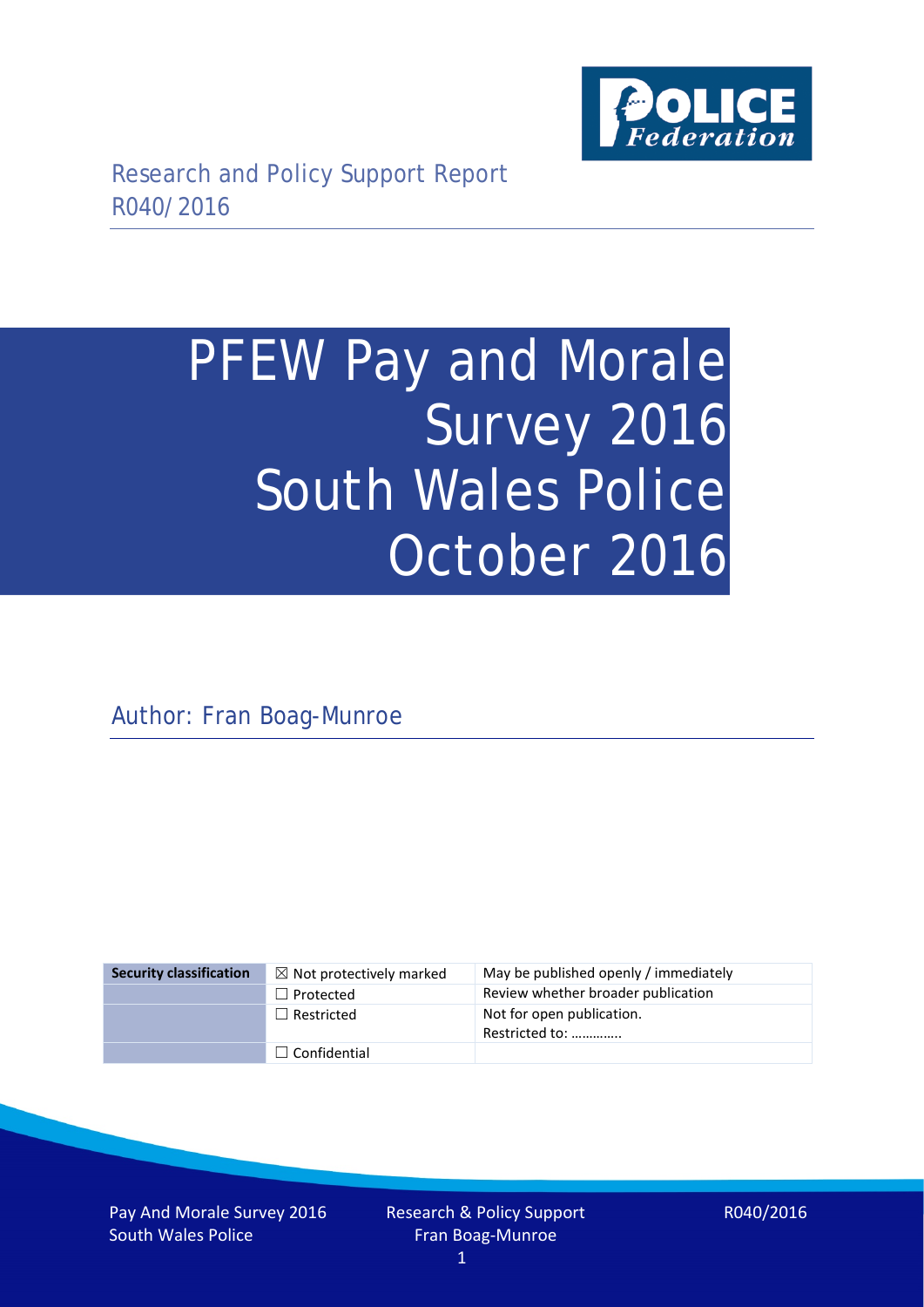## **INTRODUCTION**

This note provides a summary of responses to the PFEW Pay and Morale Survey received from respondents from South Wales Police in 2016.

Where appropriate, details of average responses for the police service as a whole are also presented, as well as a ranking of South Wales Police compared to other forces. Where rankings are provided, a ranking of 1 represents the force with the highest percentage of respondents expressing a particular attitude or intention, and a ranking of 42 represents the force with the lowest percentage of respondents expressing a particular attitude or intention<sup>[1](#page-1-0)</sup>. One force was excluded from this ranking because the sample size was considered too low to be representative of the force as a whole (<200 responses). Please be aware that the actual differences between individual rank positions may be quite small and, if used, should be interpreted cautiously.

Graphical summaries are also presented which compare the proportion of respondents expressing a particular attitude or intention in each force to the average for the service as a whole. These graphical summaries indicate either 1) that a force has the same proportion of respondents expressing a particular attitude as the national average or lower; 2) that the force has a higher proportion of respondents expressing a particular attitude than the national average; or 3) that the proportion of respondents expressing a particular attitude in a force is 10% or more higher than the national average.

# **RESPONSE RATE AND RESPONDENTS**

702 responses were received from South Wales Police, representing a response rate of around 25% (based on March 2016 Home Office figures of officer headcount). The national response rate for the 2016 survey was 35%. Last year's response rate for South Wales Police was 17%. Please bear this in mind when making comparisons with last year's findings.

Overall 2% of respondents to the survey declined to state which force they belonged to. The responses from these officers have been included within the national data but are excluded from force-level analysis.

78.0% of responses from South Wales Police were received from male officers and 22.0% of responses were from female officers. 73.2% of respondents were Constables, 18.2% were Sergeants and 8.6% were Inspectors or Chief Inspectors.

<span id="page-1-0"></span> $1$  Rankings have been determined at two decimal places.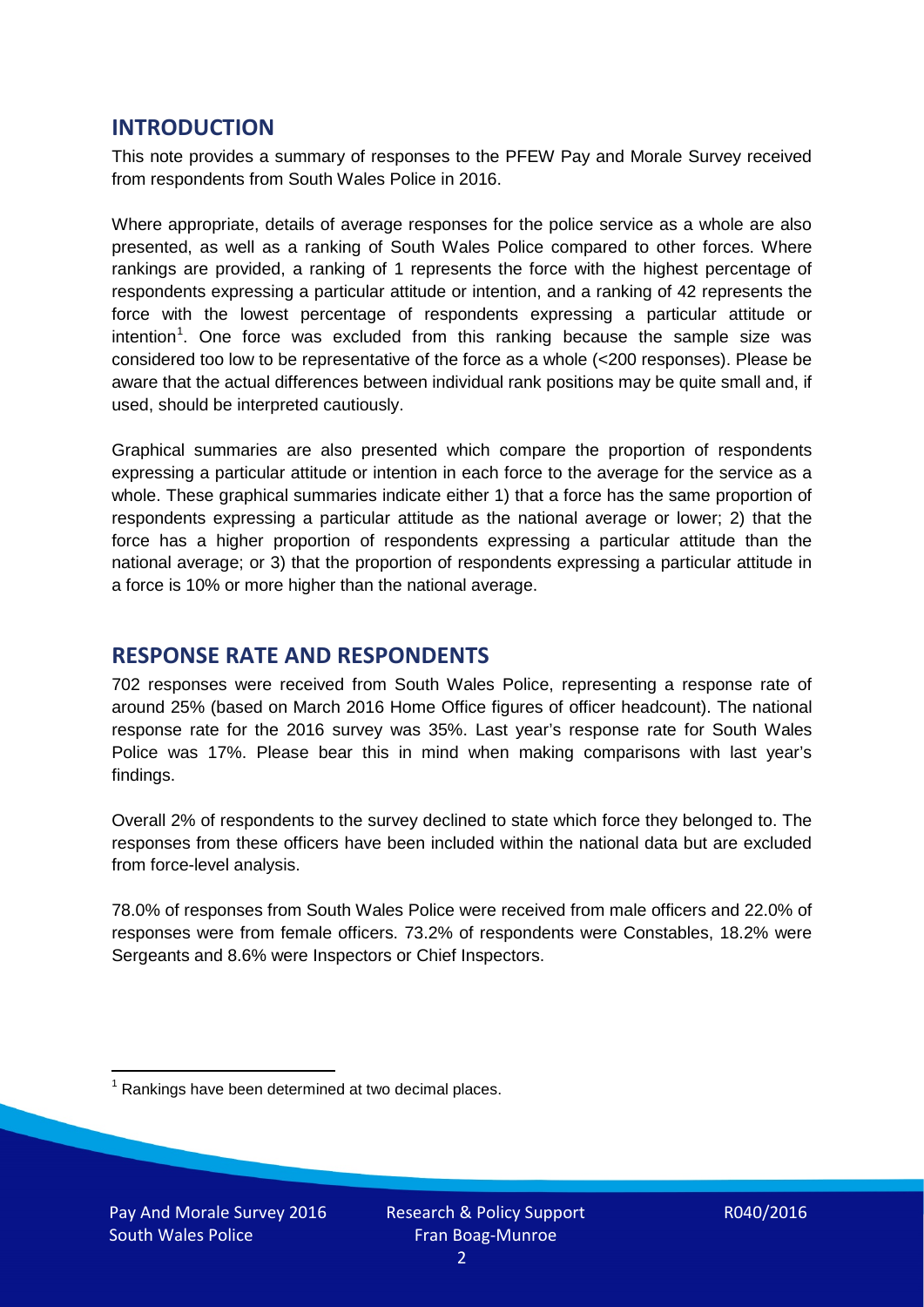## **MORALE**

52.5% of respondents from South Wales Police told us that their morale is currently low.

Nationally, the proportion of respondents reporting low personal morale ranges from 72.0% at the top ranking force to 41.9% at the bottom ranking force. In terms of the proportion of respondents with low morale, South Wales Police ranks 23 out of 42, meaning that, compared to South Wales Police, there are 19 forces with a smaller proportion of respondents reporting low morale.

88.6% of respondents from South Wales Police felt that morale within the force is currently low.

Across England and Wales as a whole, the proportion of respondents reporting low force morale ranges from 98.8% at the top ranking force to 74.1% at the bottom ranking force. In terms of the proportion of respondents reporting low force morale, South Wales Police ranks 20 out of 42 forces, meaning that there are 22 forces with a smaller proportion of respondents who feel that morale within their force is low.

Comparison of 2016 and 2015 figures for morale in South Wales Police are provided in the table below.

|                     | 2016  | 2015  |
|---------------------|-------|-------|
| Low personal morale | 52.5% | 68.9% |
| Low force morale    | 88.6% | 94.5% |

The proportion of respondents in the police service as a whole who said that their morale is low was 55.9%; this compares to 70.1% of respondents to the PFEW Pay and Morale survey in 2016; the proportion of respondents reporting low morale in 2016 was significant smaller than in [2](#page-2-0)015 $^2$ .

The proportion of respondents in the service as a whole who said that morale in their force was low was 89.5%; in 2015, this proportion was 94.6%. Again the difference between 2016 and 2015 was statistically significant<sup>[3](#page-2-1)</sup>.

<span id="page-2-0"></span> $2$ <sup>2</sup> Z= 40.1, p < 0.001

<span id="page-2-1"></span> $3$  Z=25.2, p < 0.001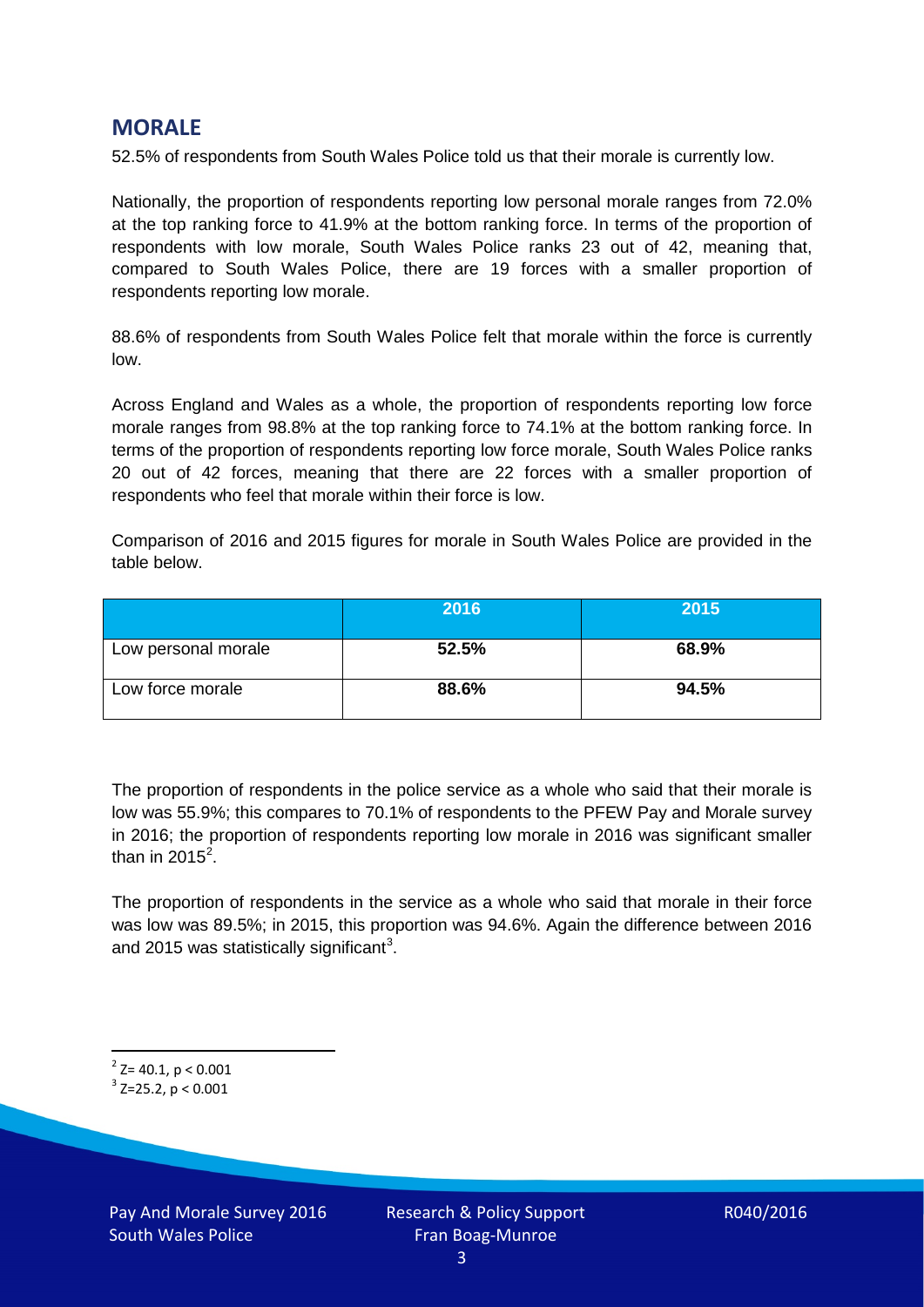*Proportion of respondents reporting low personal morale compared to national average in 2016*



#### *REASONS FOR LOW MORALE*

The survey asked respondents about the factors that had a positive or negative effect on their morale, the table below shows the proportion of respondents in South Wales Police who said a particular factor has had a negative effect upon their morale compared to the national average.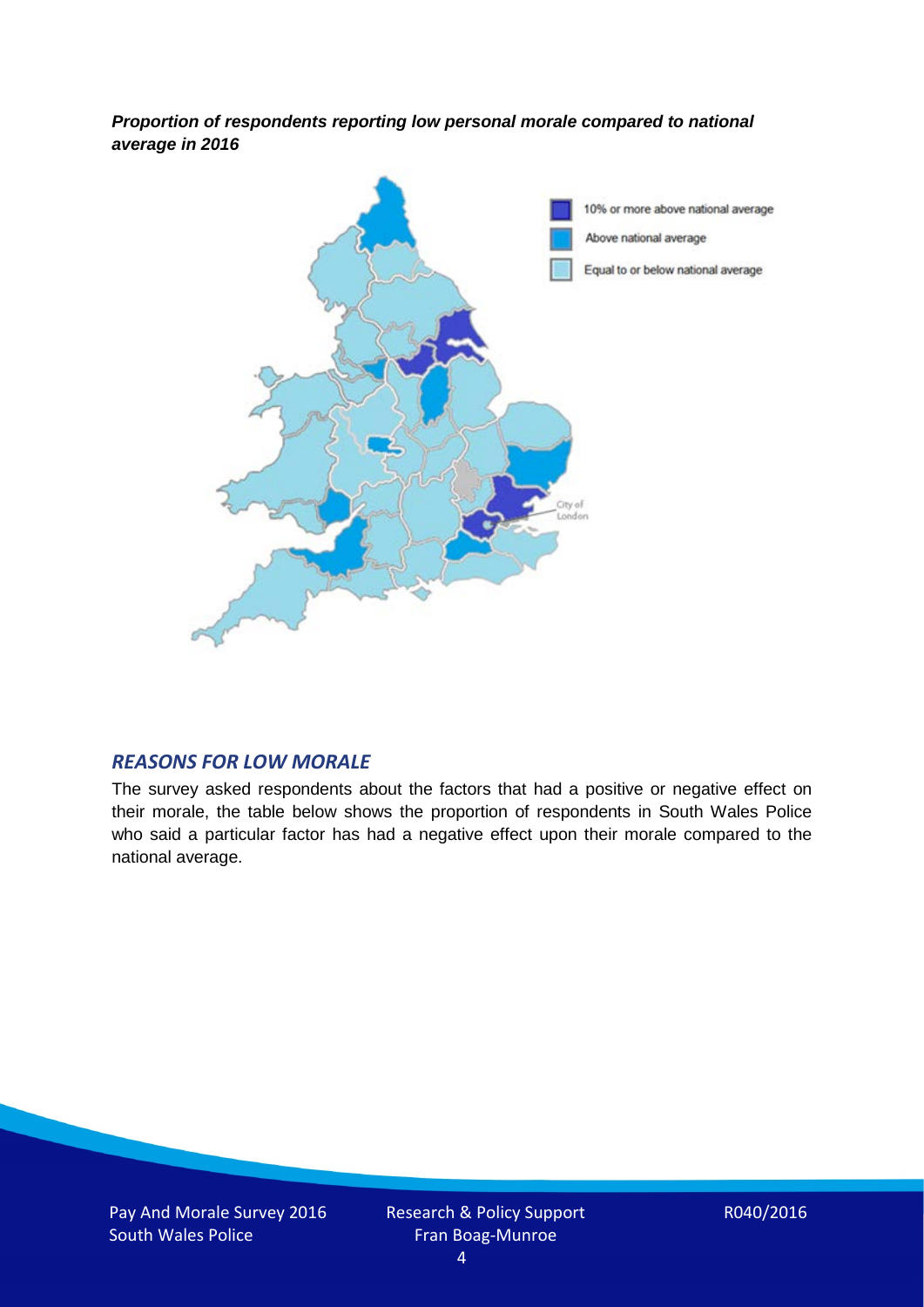| <b>Factor</b>                                  | <b>Negative effect on morale</b><br><b>(South Wales Police)</b> | <b>Negative effect on morale</b><br><b>(England and Wales)</b> |
|------------------------------------------------|-----------------------------------------------------------------|----------------------------------------------------------------|
| Pay and benefits (including<br>pension)        | 74.0%                                                           | 70.9%                                                          |
| Day-to-day job role                            | 39.8%                                                           | 39.9%                                                          |
| Workload and responsibilities                  | 52.1%                                                           | 52.4%                                                          |
| Work-life balance                              | 55.9%                                                           | 58.2%                                                          |
| Opportunities for<br>development and promotion | 37.1%                                                           | 49.9%                                                          |
| Health and wellbeing                           | 53.4%                                                           | 54.3%                                                          |
| How the police as a whole<br>are treated       | 82.9%                                                           | 84.2%                                                          |
| Treatment by senior<br>managers                | 48.4%                                                           | 42.1%                                                          |

# **ATTITUDES TOWARDS THE POLICE**

67.9% of respondents from South Wales Police said that they would not recommend joining the police to others.

Nationally, the proportion of respondents who said that they would not recommend joining the police to others ranges from 78.6% in the top ranking force to 55.4% in the bottom ranking force. Compared to the other forces in England and Wales, South Wales Police ranks 23 out of 42; there are therefore 19 forces with a smaller proportion of respondents who say that they would not recommend joining the police to others.

66.5% of respondents from South Wales Police said that they did not feel valued within the police.

The proportion of respondents who did not feel valued ranges from 79.2% in the top ranking force to 53.1% in the bottom ranking force. In terms of the proportion of respondents who did not feel valued within the police, South Wales Police ranks 13 out of 42; there are 29 forces with a smaller proportion of respondents who did not feel valued.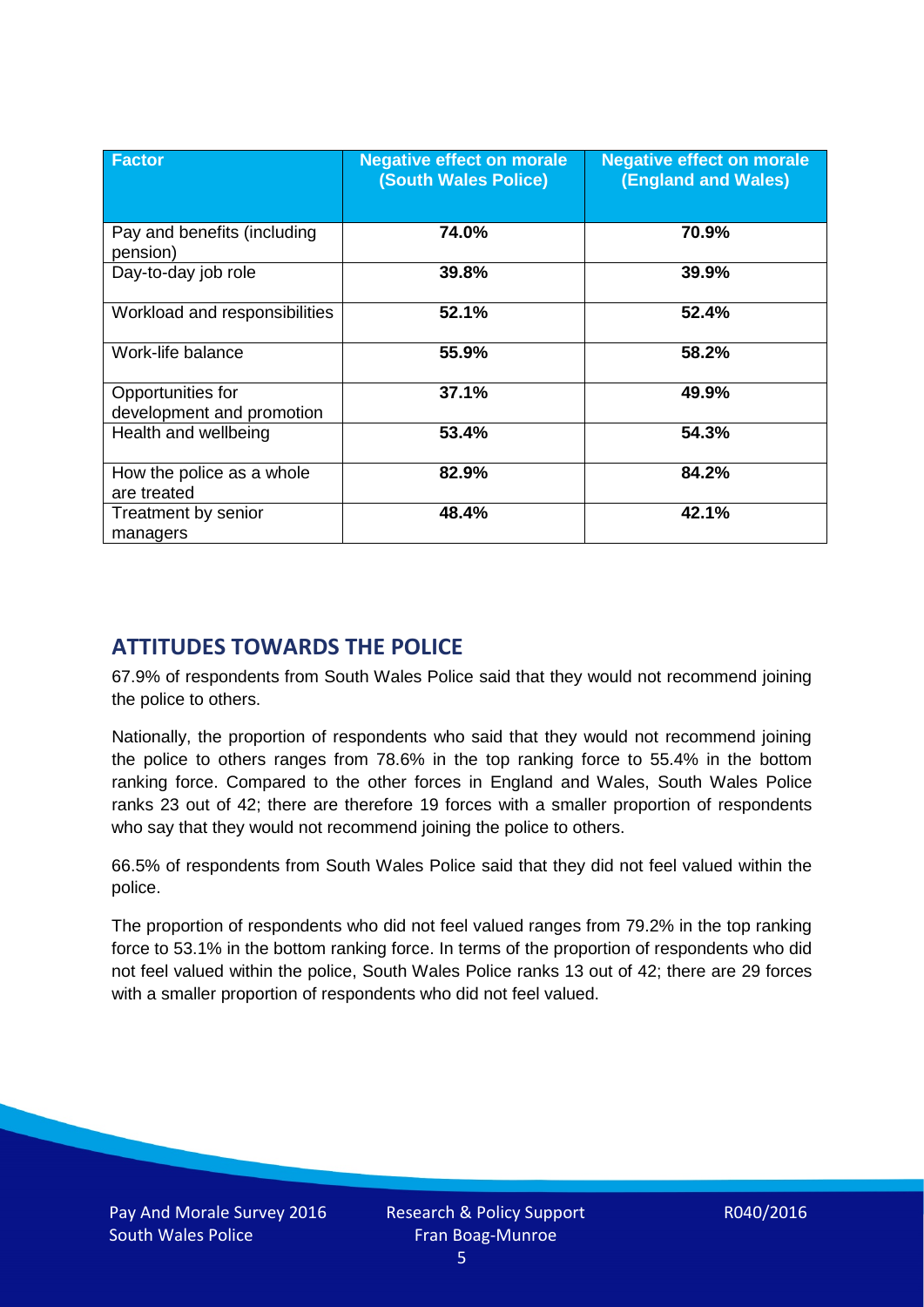|                                                           | 2016  | 2015  |
|-----------------------------------------------------------|-------|-------|
| would<br>not<br>recommend joining<br>the police to others | 67.9% | 74.1% |
| I do not feel valued<br>in the police                     | 66.5% | 73.1% |

For the service as a whole, the proportion of respondents in 2016 who said that they would not recommend joining the police to others was 69.9%. In 2015, 76.3% of respondents said that they would not recommend joining the police. The difference between 2016 and 2015 is statistically significant<sup>[4](#page-5-0)</sup>.

Across the police service as a whole, 67.3% of respondents said that they did not feel valued; compared to 74.7% of respondents in last year's survey. A significantly smaller proportion of respondents did not feel valued this year compared to 201[5](#page-5-1)<sup>5</sup>.

#### *Proportion of respondents who would not recommend the police to others compared to national average in 2016*



<span id="page-5-1"></span><span id="page-5-0"></span> $4$  Z = 19.6, p < 0.001  $5$  Z = 22.1, p < 0.001

Pay And Morale Survey 2016 South Wales Police

Research & Policy Support Fran Boag-Munroe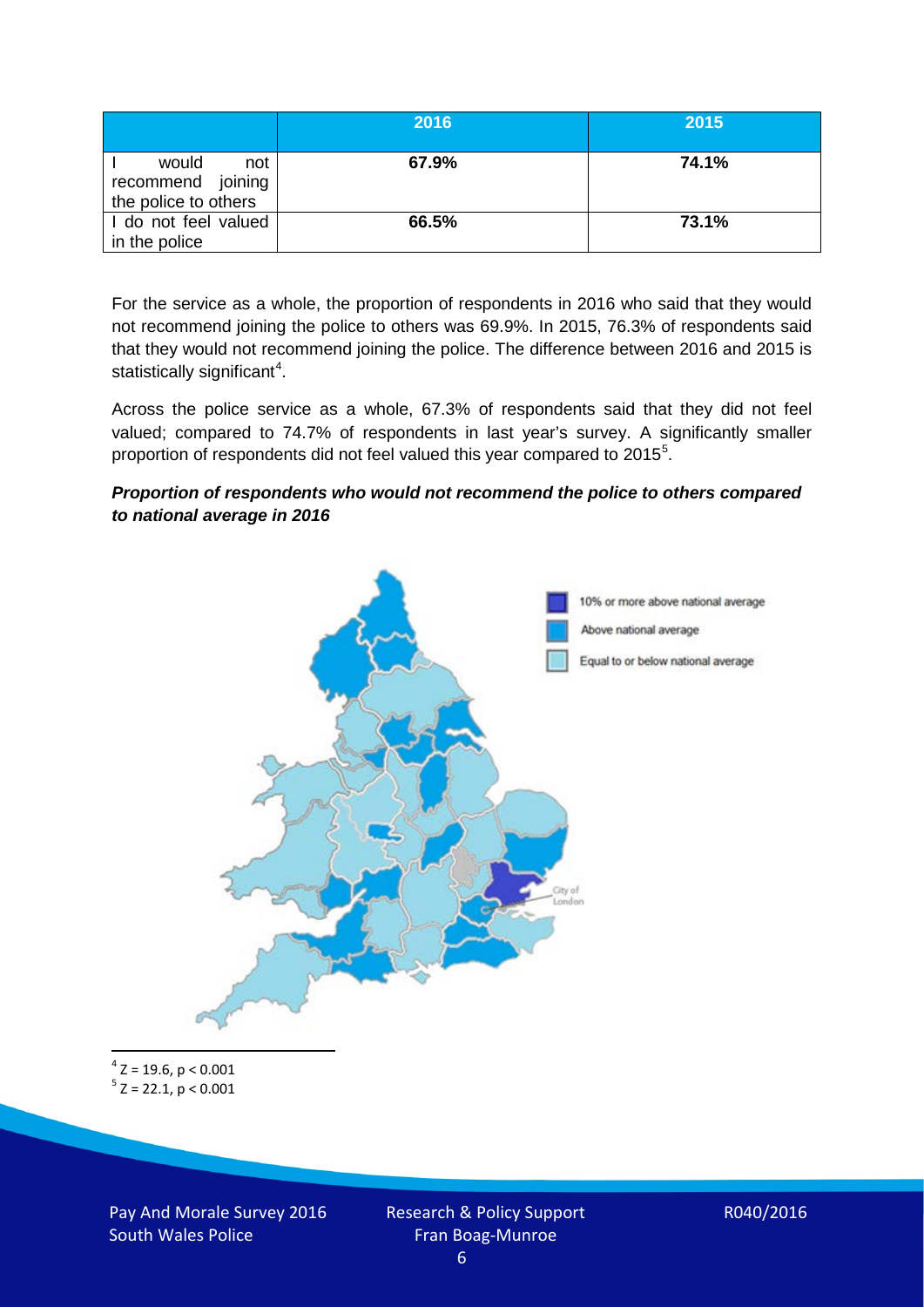# **INTENTION TO LEAVE**

6.8% of respondents from South Wales Police told us that they intend to leave the police service within two years. A further 17.0% of respondents said that they currently do not know what their intentions are with regards to staying in or leaving the police.

The proportion of respondents who planned to leave the police ranged from 21.5% at the top ranking force to 4.5% at the bottom ranking force. In terms of the proportion of respondents intending to leave, South Wales Police ranks 37 out of 42 forces, meaning that there are 5 forces with a smaller proportion of respondents intending to leave within two years.

Comparison of 2016 and 2015 figures for intention to leave in South Wales Police are provided in the table below.

|                                                | 2016 | 2015' |
|------------------------------------------------|------|-------|
| Intend to leave the police<br>within two years | 6.8% | 11.7% |

For the service as a whole, 11.8% of respondents planned to leave the police service within two years; in 2015, 15.6% of respondents said that they intended to leave within two years. A significantly smaller proportion of respondents intended to leave the police service in 2015 compared to 201[6](#page-6-0)<sup>6</sup>.

<span id="page-6-0"></span> $6$  Z = 15.2, p < 0.001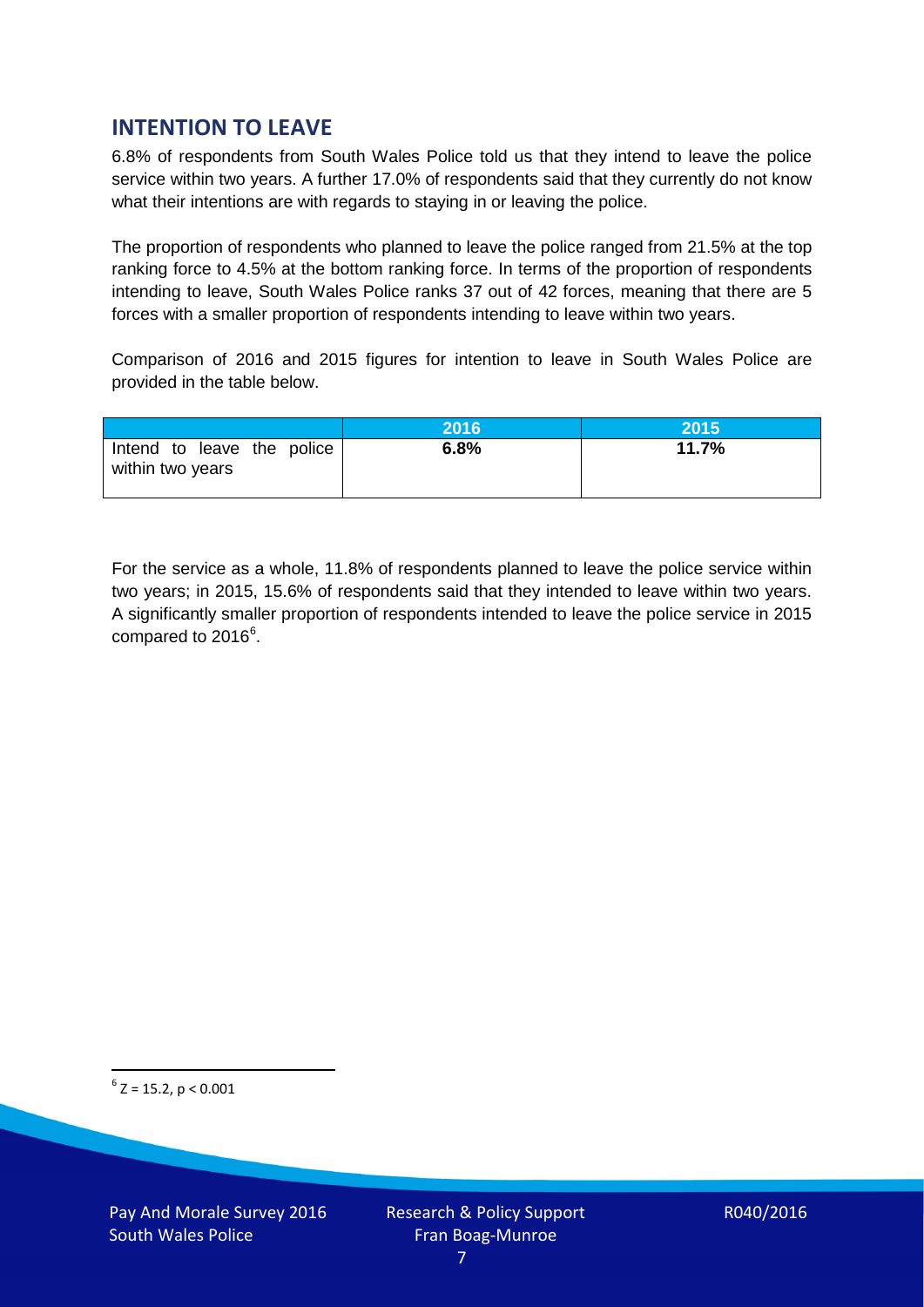*Proportion of respondents intending to leave the police within two years compared to national average in 2016*



#### *REASONS FOR INTENDING TO LEAVE THE POLICE SERVICE*

Respondents who had said they intended to leave were asked to indicate the reasons behind this intention. The table below shows the proportion of respondents in South Wales Police who said that a particular factor has had a major effect on their intention to leave, compared to the national average.

Please be aware that respondents were able to choose more than one option therefore the figures provide below will not add up to 100%.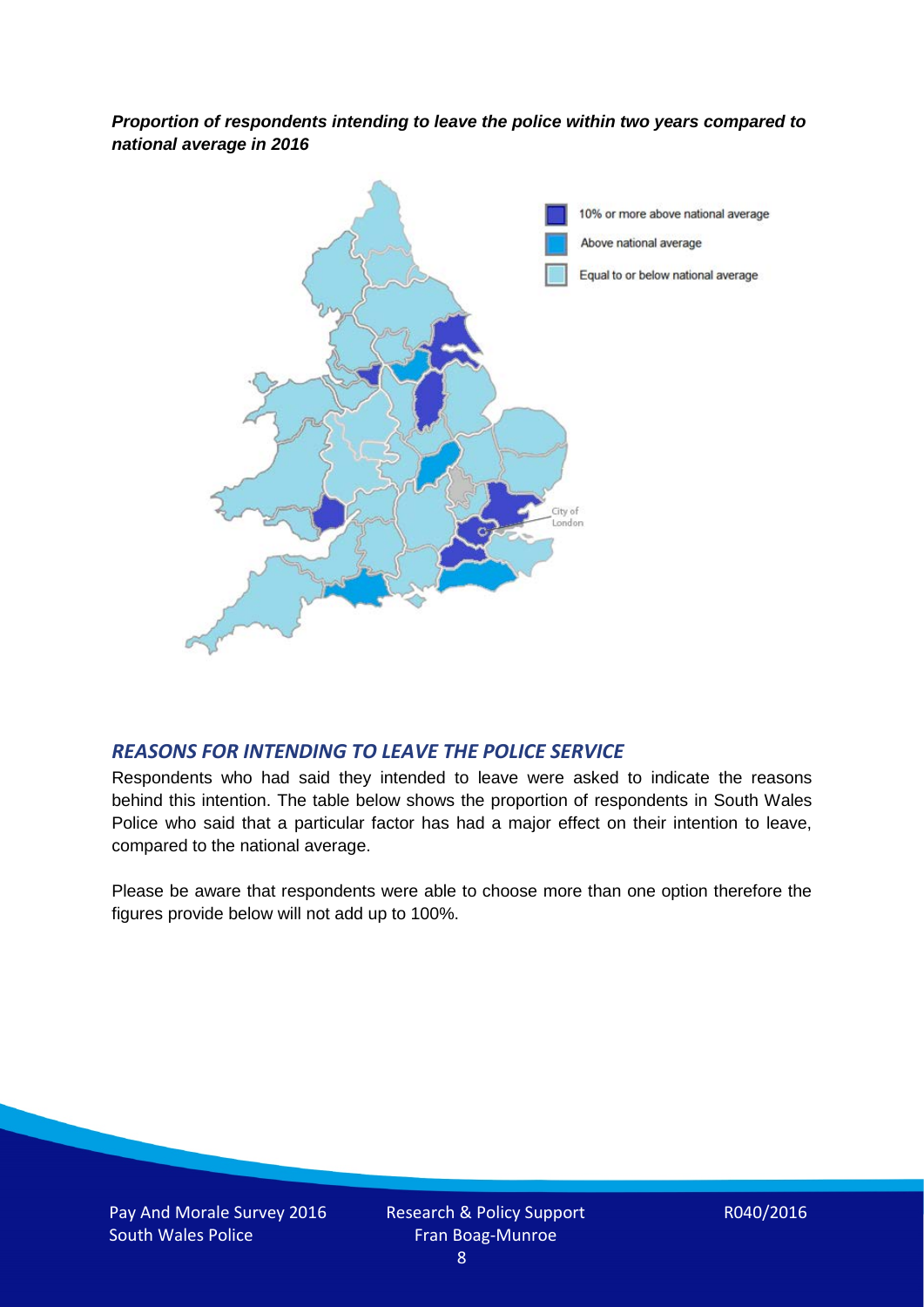| <b>Factor</b>                                          | <b>Major effect on intention to</b><br><b>leave (South Wales Police)</b> | <b>Major effect on intention to</b><br><b>leave (England and Wales)</b> |
|--------------------------------------------------------|--------------------------------------------------------------------------|-------------------------------------------------------------------------|
| The impact of your job on<br>your family/personal life | 63.0%                                                                    | 57.2%                                                                   |
| Your morale                                            | 77.8%                                                                    | 81.7%                                                                   |
| Your opportunities for<br>development and promotion    | 28.9%                                                                    | 49.1%                                                                   |
| Your pay and benefits                                  | 60.9%                                                                    | 67.6%                                                                   |
| Better job opportunities<br>outside of the Police      | 51.1%                                                                    | 59.2%                                                                   |
| The impact of the job on your<br>health and wellbeing  | 78.3%                                                                    | 69.4%                                                                   |
| Dissatisfaction with your day-<br>to-day job role      | 42.2%                                                                    | 43.6%                                                                   |
| Your workload and<br>responsibilities                  | 50.0%                                                                    | 41.8%                                                                   |
| How the police was a whole<br>are treated              | 80.4%                                                                    | 77.6%                                                                   |
| Your treatment by senior<br>managers                   | 57.8%                                                                    | 43.7%                                                                   |

# **PAY AND BENEFITS**

75.5% of respondents from South Wales Police told us that they do not feel that they are paid fairly for the responsibilities they have within their job.

Across England and Wales, the proportion of respondents who feel that they are not paid fairly for their responsibilities ranges from 80.8% at the top ranking force to 63.0% at the bottom ranking force. South Wales Police ranks 8 out of 42 forces; there are 34 forces with a smaller proportion of respondents who say that they are not fairly paid for the responsibilities within their job.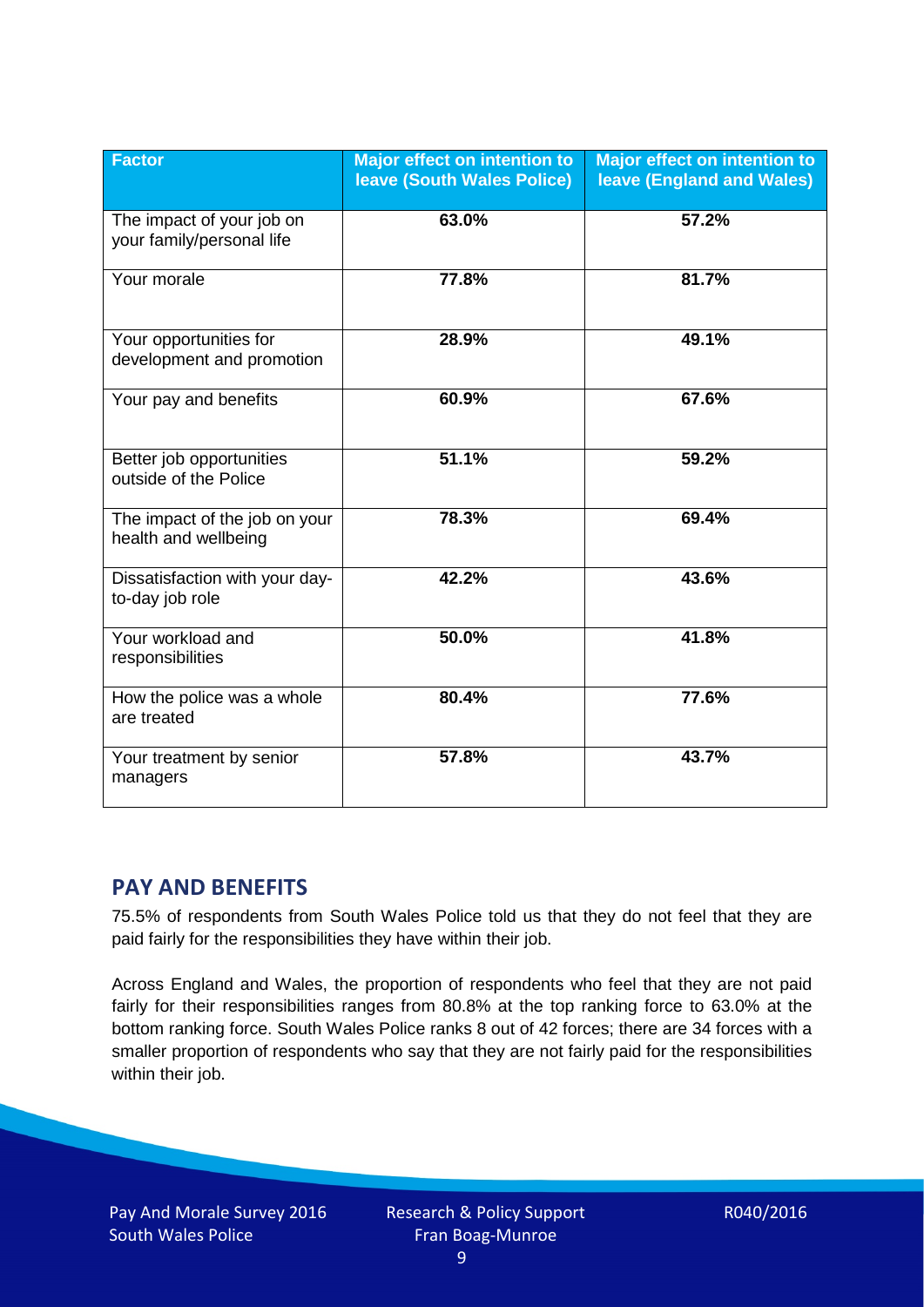67.1% of respondents from South Wales Police said that they are dissatisfied with their overall remuneration (including basic pay and allowances) and 68.8% said that they are dissatisfied with their pensions.

Nationally, The proportion of respondents who are dissatisfied with their overall remuneration ranges from 74.2% at the top ranking force to 50.9% at the bottom ranking force. In terms of respondents reporting dissatisfaction with their remuneration, South Wales Police ranks 14 out of 42 forces, meaning that there are 28 forces with a smaller proportion of respondents who are dissatisfied with their remuneration.

Pension dissatisfaction ranges from 71.5% at the top ranking force to 55.5% at the bottom ranking force. South Wales Police ranks 9 out of 42 forces for this indicator; therefore there are 33 forces with a smaller proportion of respondents who are dissatisfied with their pension.

|                                                                         | 2016  | 2015  |
|-------------------------------------------------------------------------|-------|-------|
| Do not feel fairly paid for the<br>responsibilities within their<br>job | 75.5% | 73.0% |
| Dissatisfied with total<br>remuneration                                 | 67.1% | 64.8% |
| Dissatisfied with pension                                               | 68.8% | 72.9% |

Nationally, 74.4% of respondents said that they were not paid fairly for the responsibilities they have within their job; this proportion was 70.3% in 2015. A significantly larger proportion of respondents said that they were not paid fairly for their responsibilities this year compared to last year<sup>[7](#page-9-0)</sup>.

The proportion of respondents across the police service as a whole who were dissatisfied with their remuneration was 66.7%; this compares to 62.7% in 2015. The difference between

<span id="page-9-0"></span> $7$  Z=12.5, p < 0.001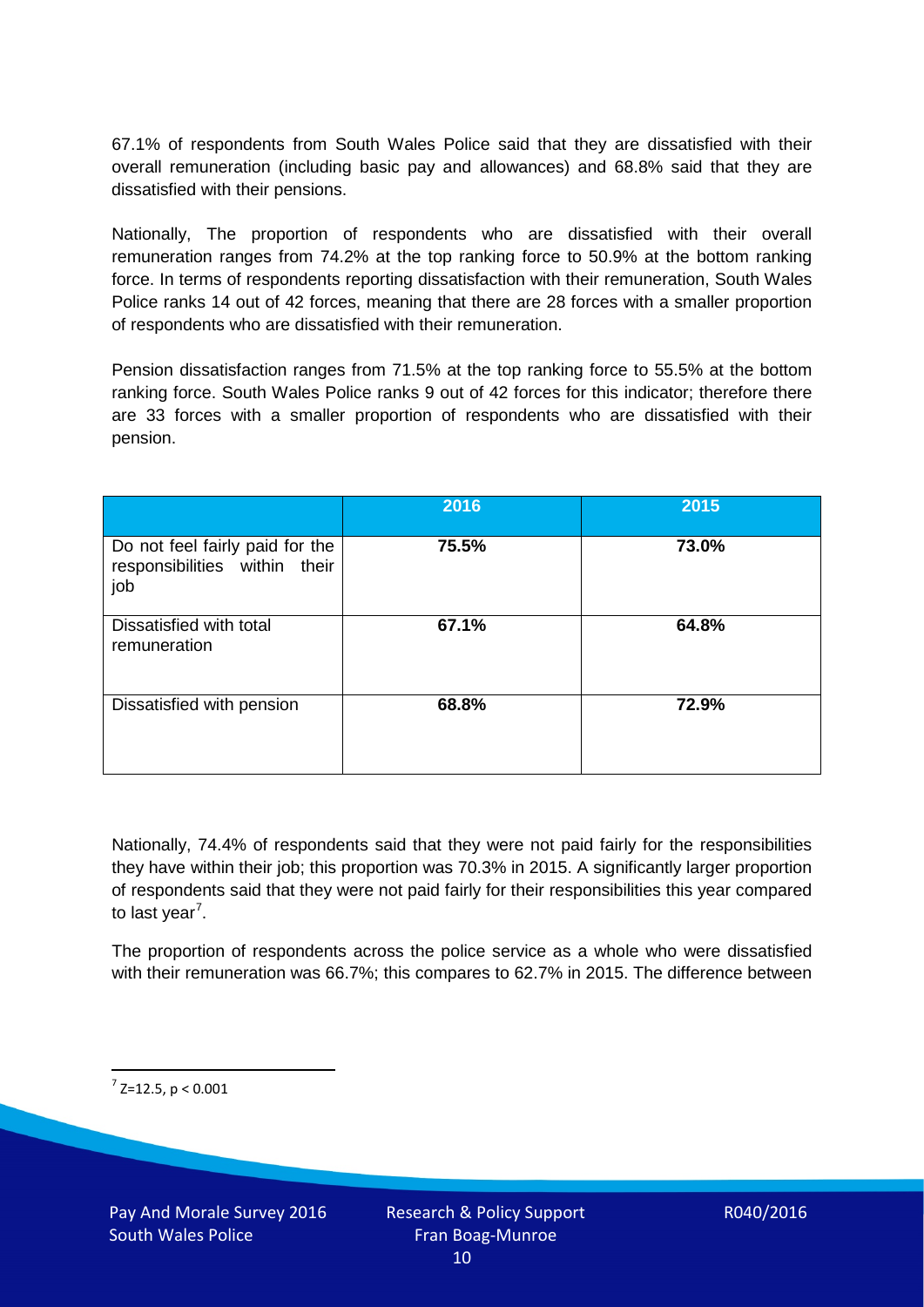the proportion of respondents who were dissatisfied with their overall remuneration in 2016 and 2015 was statistically significant<sup>[8](#page-10-0)</sup>.

Across England and Wales, the proportion of respondents who were dissatisfied with their pension in 2016 was 66.6%; this proportion was 68.9% in 2015. A significantly smaller proportion of respondents were dissatisfied with their pension this year compared to last year<sup>[9](#page-10-1)</sup>.

#### *Proportion of respondents who do not feel fairly paid for the responsibilities within their job compared to national average in 2016*



<span id="page-10-1"></span><span id="page-10-0"></span> ${}^{8}Z = 11.4, p < 0.001$ <br> ${}^{9}Z = 6.7 p < 0.001$